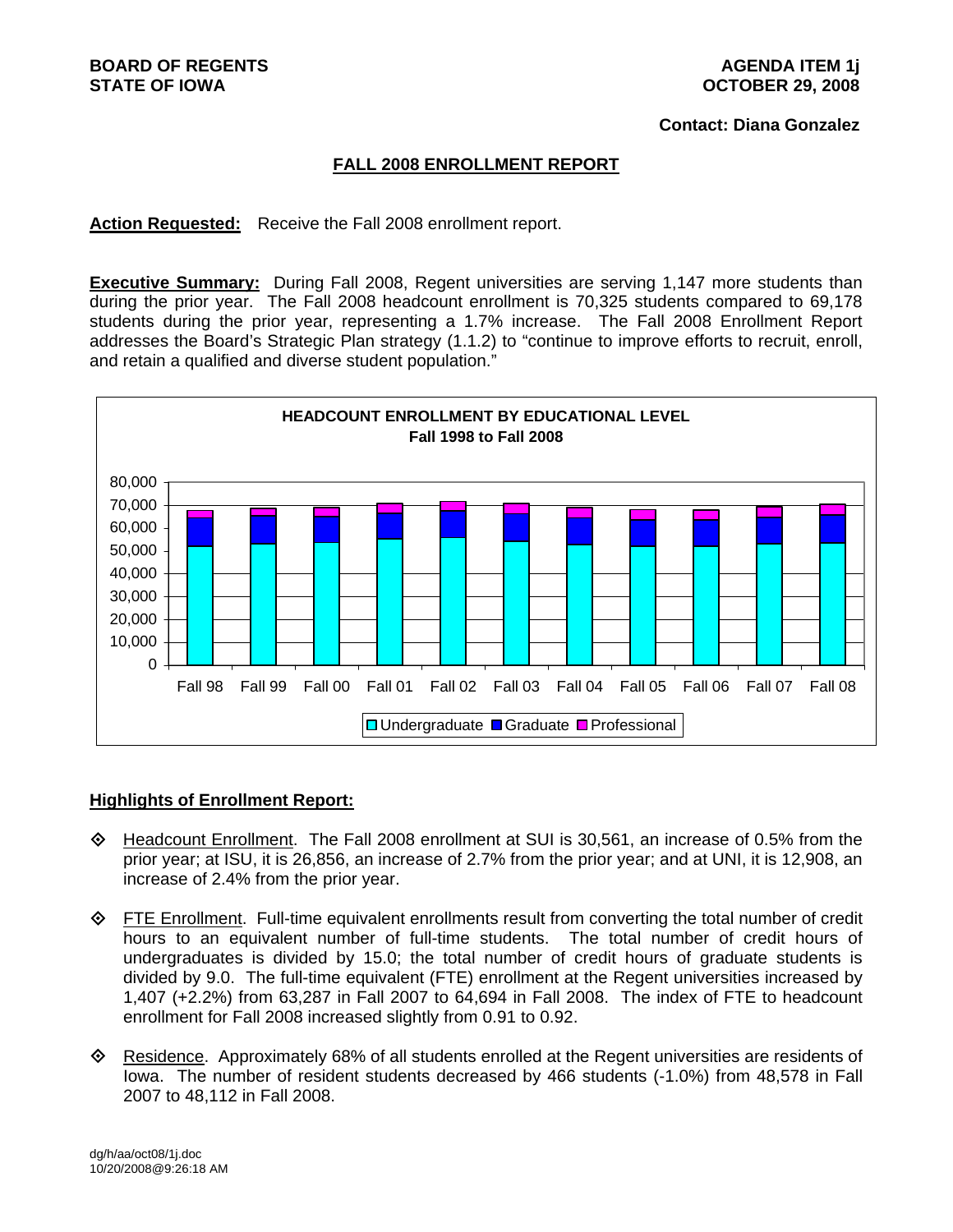- $\boxtimes$  Approximately 73% of all undergraduate students at the Regent universities are residents of Iowa. The number of resident undergraduate students decreased by 651 students (-1.6%) from 39,909 in Fall 2007 to 39,258 in Fall 2008.
- $\Diamond$  Diversity<sup>2</sup>. The number of racial/ethnic minority students at the Regent universities increased by 254 students (+4.4%) from 5,795 in Fall 2007 to 6,049 in Fall 2008.
	- $\boxtimes$  Approximately 58% of the racial/ethnic minority students at the Regent universities are residents. The number of resident racial/ethnic minority students decreased by 28 students (-0.8%) from 3,530 in Fall 2007 to 3,502 in Fall 2008.
	- $\boxtimes$  The number of undergraduate racial/ethnic minority students at the Regent universities increased by 159 students (+3.6%) from 4,361 in Fall 2007 to 4,520 in Fall 2008.
- $\Diamond$  New Freshmen. The number of new freshmen at the Regent universities increased by 182 students (+1.7%) from 10,625 in Fall 2007 to 10,807 in Fall 2008.
	- $\boxtimes$  There were 32,716 applicants to the Regent universities for Fall 2008. Of that number, 26,447 (80.8%) were admitted, and 10,807 (40.9%) enrolled as new freshmen.
	- $\boxtimes$  The mean ACT scores for entering freshmen at the Regent universities in Fall 2008 ranged from 22.9 – 25.2 compared to the national mean of 21.1 and the state mean of 22.4.
- Undergraduates. The number of undergraduates at the Regent universities increased by 556 students (+1.1%) from 52,921 in Fall 2007 to 53,477 in Fall 2008.
- Graduate Students. The number of graduate students at the Regent universities increased by 423 students (+3.6%) from 11,745 in Fall 2007 to 12,168 in Fall 2008.
- Professional Students. The number of professional students at the University of Iowa and Iowa State University increased by 168 students (+3.7%) from 4,512 in Fall 2007 to 4,680 in Fall 2008.
- $\Diamond$  International Students. The number of international students at the Regent universities increased by 468 students (+10.0%) from 4,684 in Fall 2007 to 5,152 in Fall 2008.
- $\Diamond$  Students with Disabilities. The number of self-identified students with disabilities at the Regent universities increased by 67 students (+4.8%) from 1,408 in Fall 2007 to 1,475 in Fall 2008.
- $\Diamond$  Transfer Students. The number of transfer students at the Regent universities decreased by 500 students (-12.1%) from 4,137 in Fall 2007 to 3,637 in Fall 2008. The largest decrease was in the number of transfer students from colleges outside of Iowa.
- Enrollment by Gender. The number of women enrolled at the Regent universities increased by 578 (+1.7%) from 34,406 in Fall 2007 to 34,984 in Fall 2008.

dg/h/aa/oct08/1j.doc 10/20/2008@9:26:18 AM

l

<sup>&</sup>lt;sup>2</sup> Does not include international students.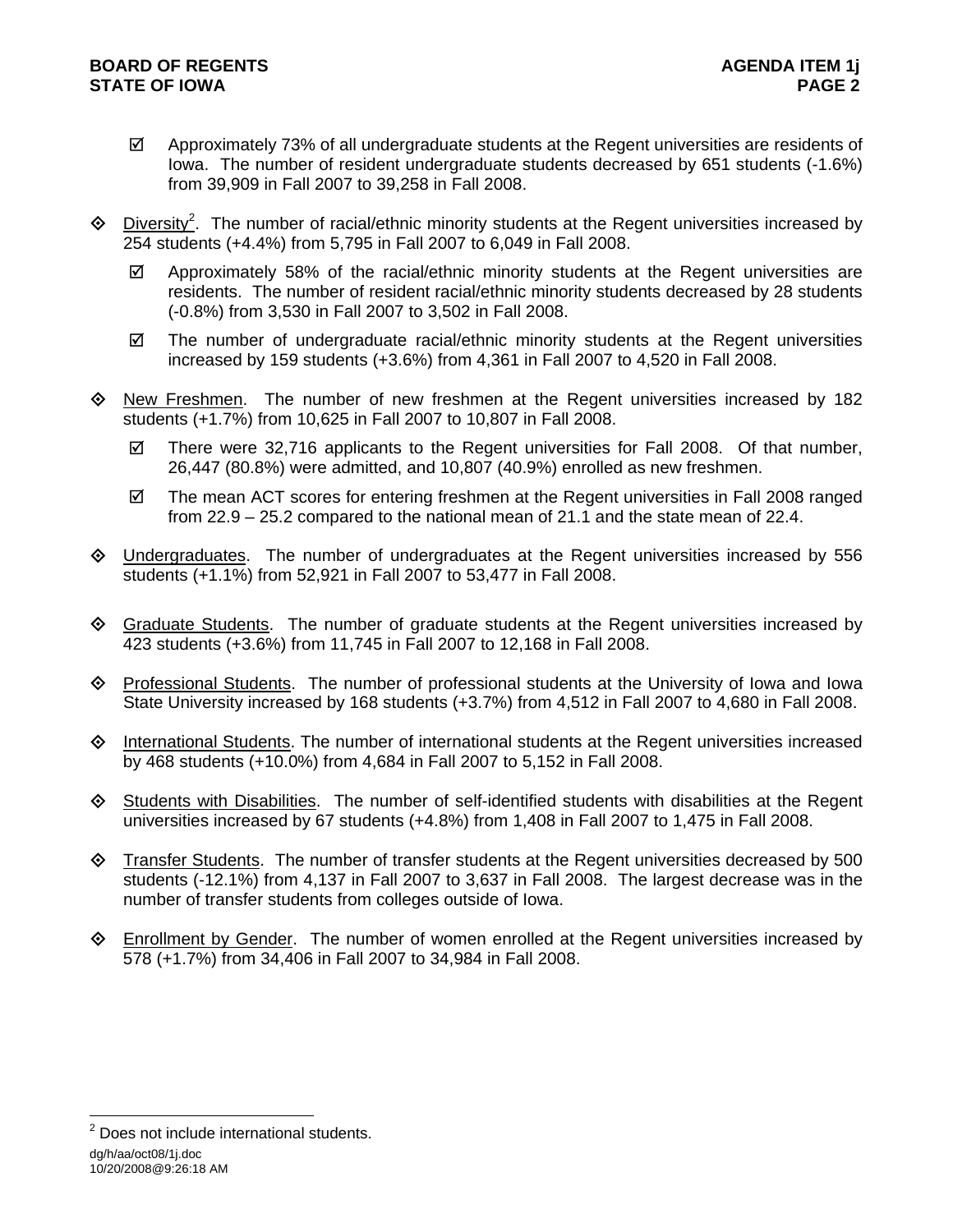- Special Schools. The total number of students served on-campus by the Regent Special Schools and Price Lab School (PLS) in Fall 2008 was 476; the number of students served off-campus was 428<sup>3</sup>. This represents a decrease of 20 on-campus students (-4.0%) and a decrease of 93 off-campus students (-17.9%) from the prior year.
	- $\boxtimes$  The Fall 2008 on-campus enrollment at IBSSS is 12 and the off-campus enrollment is 376.
	- $\boxtimes$  The on-campus enrollment at ISD is 109 (13 are non-resident students) and the off-campus enrollment is 52.
	- $\boxtimes$  The on-campus enrollment at PLS is 355. PLS does not offer off-campus services.
- **♦** Enrollment Projections.
	- $\boxtimes$  Enrollment at the Regent universities is projected to decrease by 369 students (-0.5%) from 70,325 students in Fall 2008 to 69,956 in Fall 2018, although increases are projected between Fall 2008 and 2010 and between Fall 2016 and Fall 2018. During the past three years, SUI and ISU under projected their next year's enrollments while UNI over projected one year and under projected two years. All three under projected the Fall 2008 enrollments.
	- $\boxtimes$  On-campus enrollment at the special schools and Price Lab School is projected to increase by 31 students (+6.4%) between Fall 2009 and Fall 2018; the growth is projected to occur primarily at the Price Lab School. Off-campus enrollment at the special schools is projected to increase by 21 students (+4.6%) between Fall 2009 and Fall 2018.
- $\Diamond$  Graduates. During the 2007-08 academic year, there were 14,977 graduates who earned 15,094 degrees at the Regent universities. The number of graduates increased by 472 (+3.3%) from the prior year.
- ◆ Trends/Changes.
	- $\boxtimes$  This is the second consecutive increase in the combined enrollment at the Regent universities during the past six years. All of the universities experienced an enrollment increase. This is the second time that SUI's enrollment surpassed 30,000.
	- $\boxtimes$  During the past ten years, there has been a 4.6% decrease in the number of resident students with a high of 51,516 in Fall 2001.
	- $\boxtimes$  After four consecutive years of an enrollment decrease in the number of new freshmen, the Regent universities experienced an increase of new freshmen for three consecutive years. There was an increase of 182 students (+1.7%) in the number of new freshmen in Fall 2008.
	- $\boxtimes$  After four consecutive years of an enrollment decrease in the number of undergraduate students, the Regent universities experienced an increase for the second consecutive year. There was an increase of 556 students (+1.1%) in Fall 2008.
	- $\boxtimes$  This is the 11<sup>th</sup> consecutive year of an enrollment increase in the number of racial/ethnic minority students at the Regent universities, resulting in the highest number (6,049) of racial/ethnic minority students. The proportion of racial/ethnic minority students at the Regent universities increased to 8.6%.

dg/h/aa/oct08/1j.doc 10/20/2008@9:26:18 AM l  $3$  Off-campus students may receive more than one direct type of service.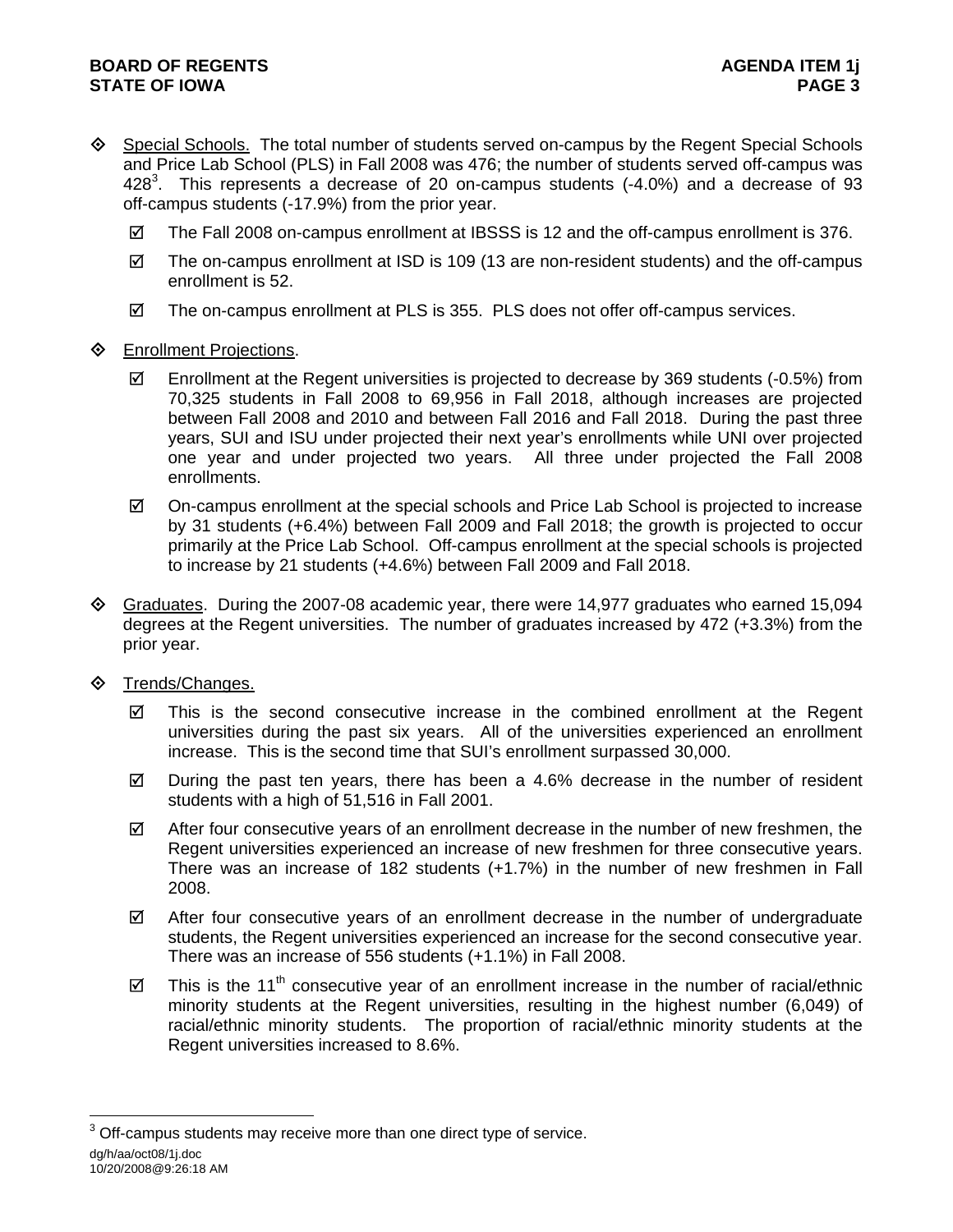- $\boxtimes$  The number of degrees awarded at the Regent universities increased during eight out of the past 11 years. The number of graduates at the Regent universities in Fall 2008 was the third highest since 2002-03.
- $\boxtimes$  Between 2001 and 2003, there was an increase of 1,084 graduates (+3.2%)<sup>4</sup> from lowa public high schools. Between 2003 and 2005, there was a decrease of 1,311 graduates (-3.8%). In 2006, the number of high school graduates increased by 146 students (+0.4%) from the prior year. The number of  $12<sup>th</sup>$  graders in lowa public high schools is expected to decrease by 808 students (-2.1%) in 2008 and by 2,845 students (-7.4%) between 2008-09 and 2012-13.
- $\boxtimes$  Between 2003 and 2007, there was an average of 34,018 public high school graduates in Iowa. Of that number, an average of 23,117 students (68.0%) took the ACT. Of those who took the ACT, an average of 19,644 had a score of 18 or greater; an average of 14,271 had a score of 21 or better.
- $\boxtimes$  Between 2003 and 2007, there was an average of 7,105 new freshmen at the Regent universities who were Iowa residents. This represents 20.9% of the total number of public high school graduates in Iowa. In 2007, there were 7,340 new freshmen at the Regent universities who were Iowa residents. This represents 21.5% of public high school graduates in Iowa.
- $\boxtimes$  Between 2001 and 2007, there was an average of 2,619 graduates from lowa public high schools<sup>5</sup> who were racial/ethnic minorities; during that same period, there was an average of 469 new freshmen at the Regent universities who were Iowa residents and racial/ethnic minorities which represents 17.9% of the graduates.
- The data tables prepared for the Fall 2008 Enrollment Report are available on the Board of Regents website.
- Institutional highlights regarding the Fall 2008 enrollment are available on pages 5-7.

<sup>4&</sup>lt;br><sup>4</sup> Source: Iowa Department of Education, Condition of Education Report.

<sup>&</sup>lt;sup>5</sup> Source: Iowa Department of Education.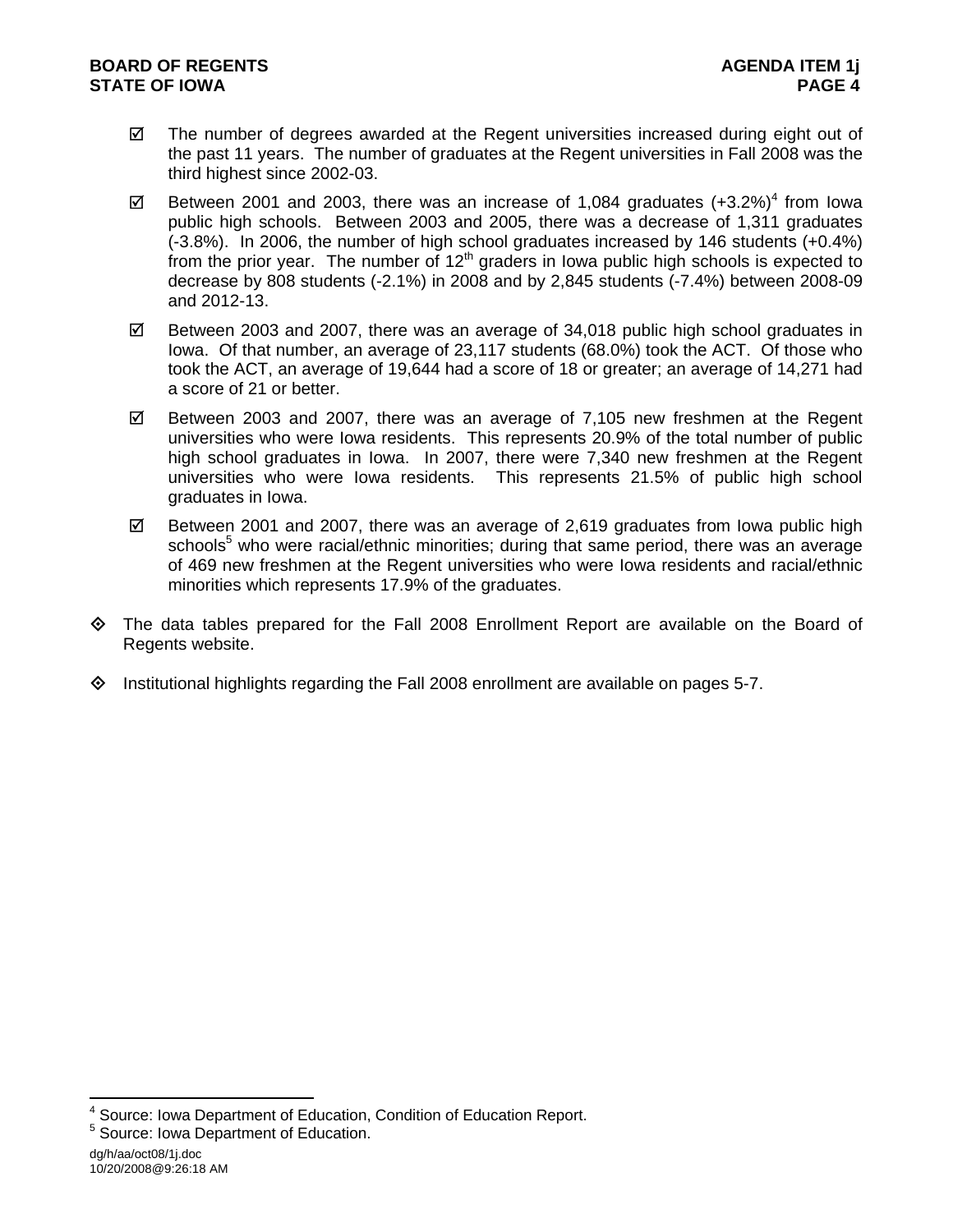# **INSTITUTIONAL HIGHLIGHTS**

#### **UNIVERSITY OF IOWA**

- $\boxtimes$  In Fall 2008, the University of Iowa enrolled 4,246 new first-year students. This is the third largest class ever; last year's class was larger by 41 students at 4,287.
- $\boxtimes$  The total undergraduate enrollment of 20,823 is slightly less than last year's record undergraduate enrollment level. The total enrollment of 30,561 represents a new enrollment record. The University worked day and night throughout the summer to find classroom and living accommodations to replace space lost to or damaged by the record floods. All students were able to receive a full schedule of courses and a place to live as a result of these efforts. This is a truly remarkable accomplishment, considering the campus conditions in June 2008.
- $\boxtimes$  The quality of the incoming freshman class continues to improve as evidenced by a mean ACT composite score of 25.2, another modern record. Undergraduate minority student enrollment also increased; 9.9% of the first-year students (compared to 9.6% during the previous year) identified themselves as racial/ethnic minority students.
- $\boxtimes$  All qualified Iowa applicants were admitted; resident students made up 52% percent of the class. The fact that 48% (breaking last year's record) of the University's undergraduate students were from states other than Iowa or countries other than the U.S. is testimony to the University of Iowa's continuing reputation for excellence and value. These students contribute to the diversity of experiences represented among the University's student body, benefiting all members of the student body.
- $\boxtimes$  The number of transfer students entering the University was 1,048, a decrease of 485 students from the previous year. The decrease was the result of fewer undergraduate transfers from colleges outside of Iowa. More than half of the transfer students came from Iowa public two-year colleges. The University expects substantial growth in this category during the next few years as the "2 Plus 2" Program expands. Each participant in the program receives joint advising from University of Iowa staff and his or her community college's staff, enjoys most of the privileges of University of Iowa students, and is guaranteed graduation in a total of four years. "2 Plus 2" plans have been developed for all Iowa Community Colleges.
- $\boxtimes$  In summary, this year's freshman class represents substantial continued progress on the University's strategic goals for the level of preparation of our students and the diversity of our student body.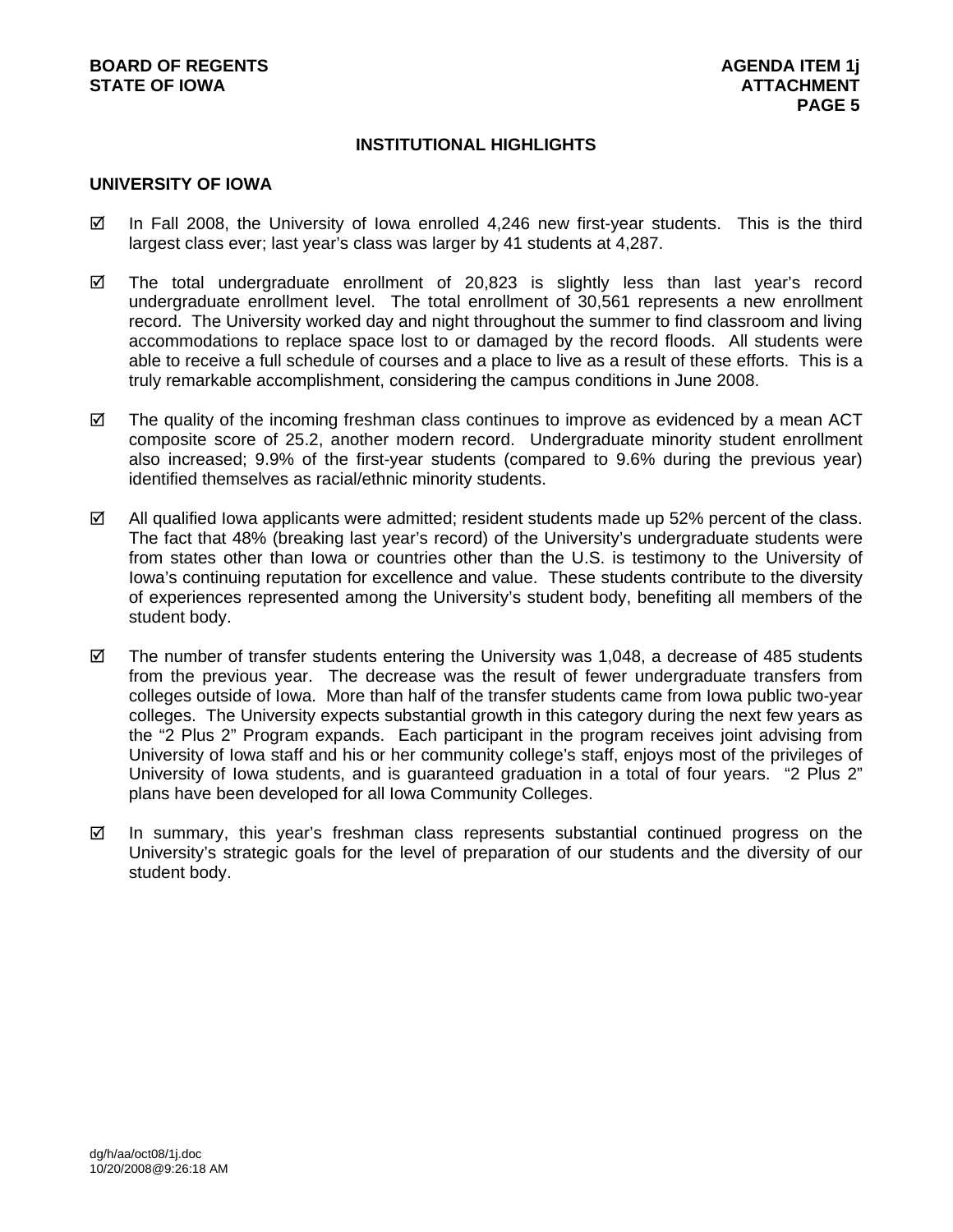# **IOWA STATE UNIVERSITY**

- $\boxtimes$  Fall 2008 undergraduate enrollment increased for the fourth year in a row, contributing to the university's second straight overall enrollment increase and fourth largest overall enrollment on record (26,856). This fall's enrollment represents an increase of 696 students, nearly 2.7%, over Fall 2007.
- $\boxtimes$  The Fall 2008 entering undergraduate class included 4,546 new freshmen the second largest in history, and 1,537 new transfer students, the largest new transfer class since 2001.
- $\boxtimes$  The entering class of freshmen was one of the best classes ever in terms of academic preparation, with an average ACT score of 24.7 compared to 24.5 last year.
- $\boxtimes$  Of the entering transfer class, 945 students (61.5%) transferred to ISU from Iowa community colleges. ISU has now signed Admission Partnership Program agreements with all Iowa community colleges.
- $\boxtimes$  Fall 2008 enrollment represents an increase from Fall 2007 of 762 non-resident students, and a decrease of 66 resident students.
- $\boxtimes$  In Fall 2008, there was an increase of 603 undergraduate students, 39 professional (veterinary medicine) students, and 54 graduate students.
- $\boxtimes$  Total Fall 2008 enrollment exceeded earlier university projections to the Board of Regents by 556 students.
- $\boxtimes$  Fall 2008 enrollment exceeded the 8.5% minority enrollment goal set by the Board of Regents with an overall minority enrollment of 2,317 students, or 8.6%. ISU's undergraduate minority enrollment was 1,959 or 9.1%.
- $\boxtimes$  ISU enrolled 253 more international students this year than last, with a total international enrollment of 2,497. Undergraduate international student enrollment increased by 29.9%, due in part to an increase of 87.6% in new international freshmen.